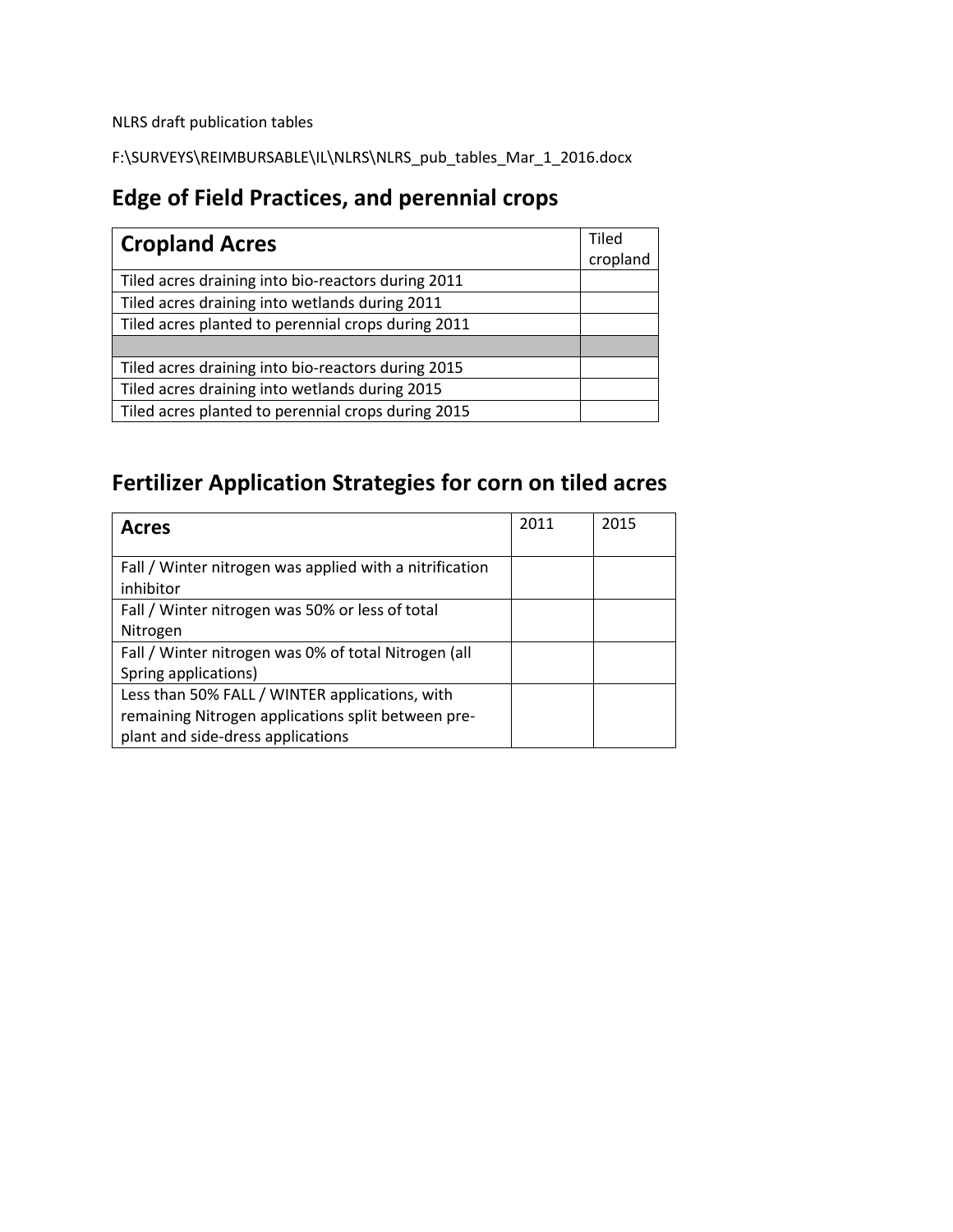#### **Nitrogen Management Strategy Questions**

| <b>Cropland Acres</b>                             | 2011 | 2015 |
|---------------------------------------------------|------|------|
| Acres where an MRTN strategy is used to determine |      |      |
| application rates                                 |      |      |

## **Cover Crop questions (tiled and non-tiled acres)**

| <b>Cropland Acres</b>                                                                                               | Acres |
|---------------------------------------------------------------------------------------------------------------------|-------|
| Corn / Soybean acres planted to cover crops after the 2011 crop season on tiled<br>ground.                          |       |
| Corn / Soybean acres planted to cover crops after the 2011 crop season on non-<br>tiled ground.                     |       |
| Acres where pattern tiling was installed after the 2011 crop was harvested and<br>before the 2012 crop was planted. |       |
|                                                                                                                     |       |
| Corn / Soybean acres planted to cover crops after the 2015 crop season on tiled<br>ground.                          |       |
| Corn / Soybean acres planted to cover crops after the 2015 crop season on non-<br>tiled ground.                     |       |
| Acres where pattern tiling was installed after the 2015 crop was harvested                                          |       |

## **Reasons for planting cover crops**

| <b>Percent of farms</b>         | 2015 |
|---------------------------------|------|
| <b>Erosion Control</b>          |      |
| Nitrogen Preservation           |      |
| Phosphorous Preservation        |      |
| Control of weeds or other pests |      |
| To improve soil quality         |      |
| Other reasons                   |      |